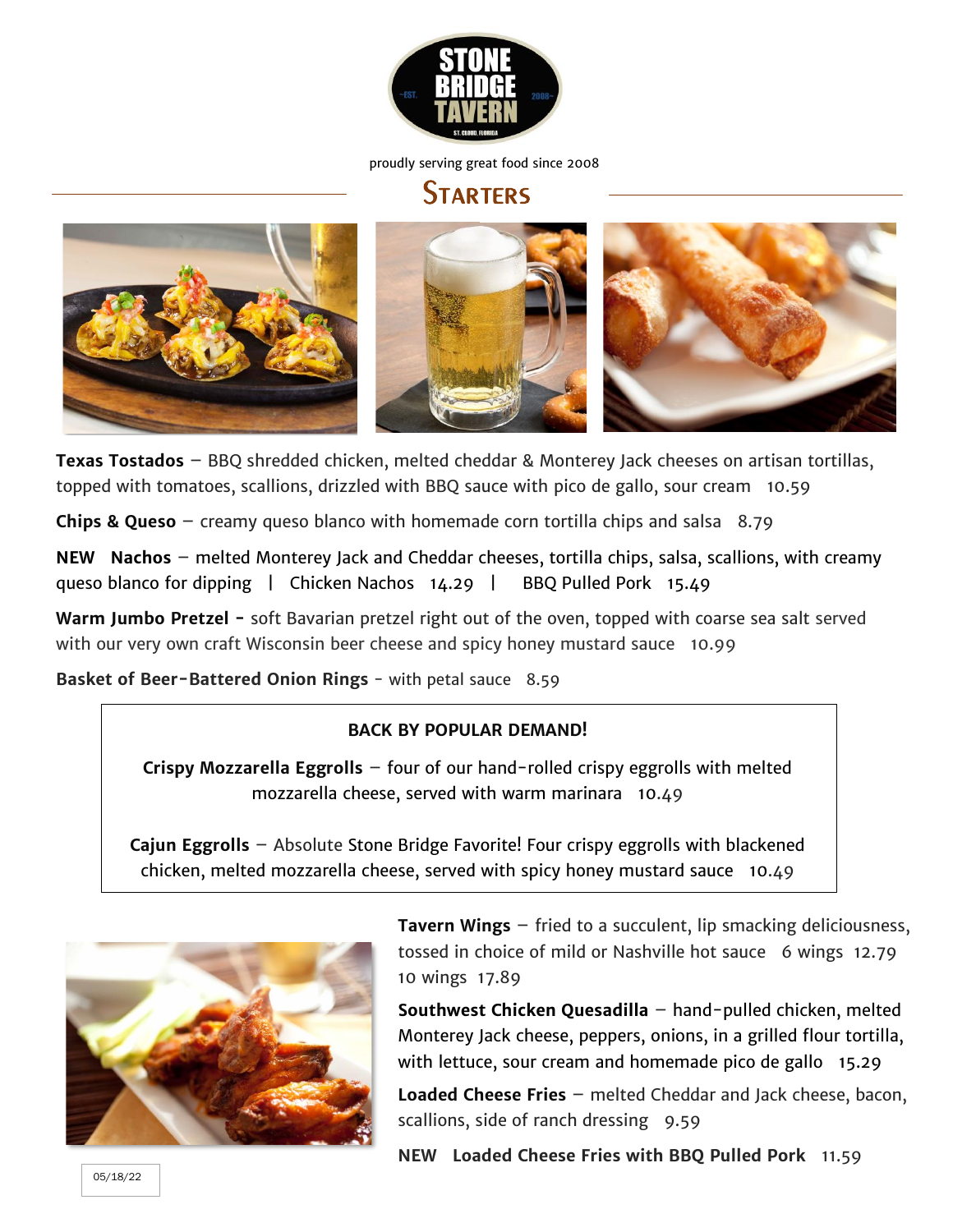

*All burgers & sandwiches served with French Fries. Substitute Beer-Battered Onion Rings, House, Caesar Salad, Pasta Salad or Cole Slaw 2.29 Substitute Baked French Onion Soup 4.79 Lettuce, Tomato, Onion, Pickle available upon request.*

# Tavern Burgers

Our burgers are USDA Choice Angus half pound ground chuck chargrilled over an open flame served on a toasted brioche bun

**Tavern Burger** 12.79

**Tavern Cheeseburger** 13.99

**Classic Bacon Cheeseburger** 14.99



## Sandwiches & Wrap

**Buffalo Chicken Wrap** – warm breaded chicken, Cheddar, crispy romaine lettuce, tomato, celery bits, your choice buffalo sauce (mild, medium or hot) & Bleu Cheese or ranch dressing 12.59

**Nashville Hot Chicken Sandwich** - lightly fried chicken breast smothered with Nashville hot sauce, topped with dill pickles, with ranch dressing on a brioche bun 12.99  $\triangle$ 

**Tavern Chicken Salad Sandwich** – *Stone Bridge Signature Sandwich -* delicious homemade chicken salad with diced apples & pecans on brioche bun 11.99

**NEW BLT Sandwich** – crispy Applewood-smoked, lettuce and tomato, mayo on toasted white 12.29

**NEW BBQ Pulled Pork Sliders** – tender pulled pork 12.99 add cole slaw 1.89

**Classic Turkey Club** - turkey breast layered with lettuce, tomatoes, mayo and crispy smoked Applewood bacon 12.99

**NEW Bourbon Glazed Chicken Sandwich** – grilled chicken breast smothered with sweet and smoky bourbon glaze made with Kentucky bourbon, cheddar cheese on brioche bun 13.99

**Philly Cheesesteak with Peppers & Onions** - top sirloin steak hand cut in house and chopped to order with peppers, onions and mushrooms on hoagie 13.79 Philly Cheesesteak 12.99

PLEASE MAKE US AWARE OF ANY FOOD ALLERGIES. CONSUMING RAW OR UNDERCOOKED MEATS, POULTRY, SEAFOOD, SHELLFISH OR EGGS MAY INCREASE YOUR RISK OF FOODBORNE ILLNESS.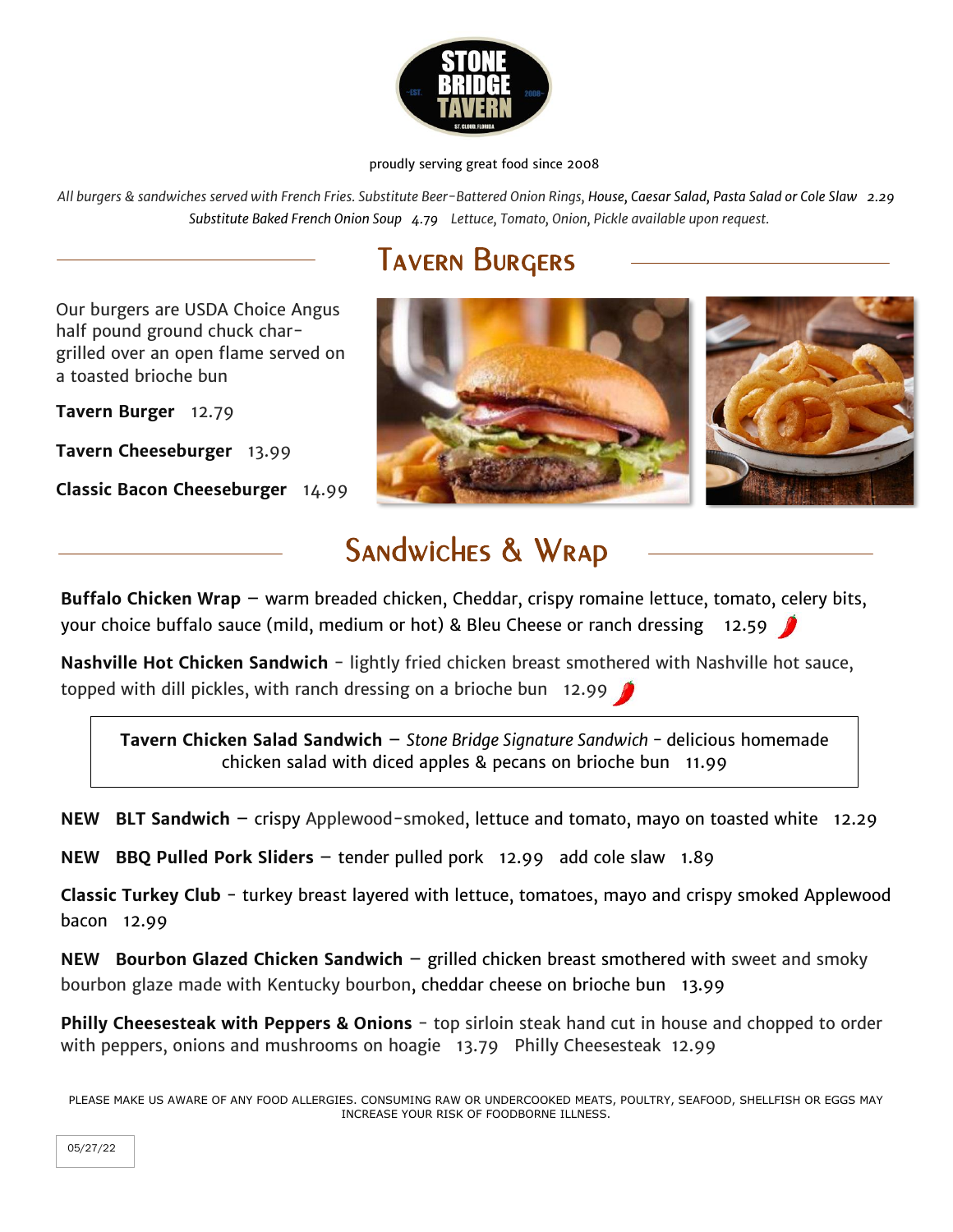

# Entree Salads, Soups, & Combos

**NEW Honey Crisp Chicken Tender Salad** – fried chicken tenders, chopped iceberg, romaine lettuce, toasted almonds, cucumbers, tomatoes, honey mustard dressing 13.29

**Grilled Chicken Caesar Salad** – crisp romaine, homemade Caesar dressing, oven-baked homemade croutons, shaved Parmesan cheese, with sliced grilled chicken 13.99 Plain Caesar 10.99

**Baked French Onion Soup** - a Tavern classic ...sweet onions, hint of sherry and rich beef stock baked with toasted garlic crouton topped with Swiss cheese 6.99

**NEW Half Sandwich & Salad Combo** – half Turkey or half BLT paired with your choice of House Salad or Caesar Salad 10.29

 **NEW Half Sandwich & Baked French Onion Soup Combo** – half Turkey or half BLT paired with French Onion Soup 12.99



**Baked French Onion Soup & Salad Combo** – with House or Caesar salad 12.59



## **STONE BRIDGE FAVORITES**

**Rattlesnake Pasta** – Stone Bridge Signature Item

Al dente linguini tossed with thinly sliced grilled chicken breast and bite-sized sweet Italian sausage, sautéed with sweet peppers bursting with Southwestern flavor & garlic toast 14.99

**Chicken Tender Platter** – with French fries, choice of sauce: honey mustard, BBQ or Buffalo 13.49